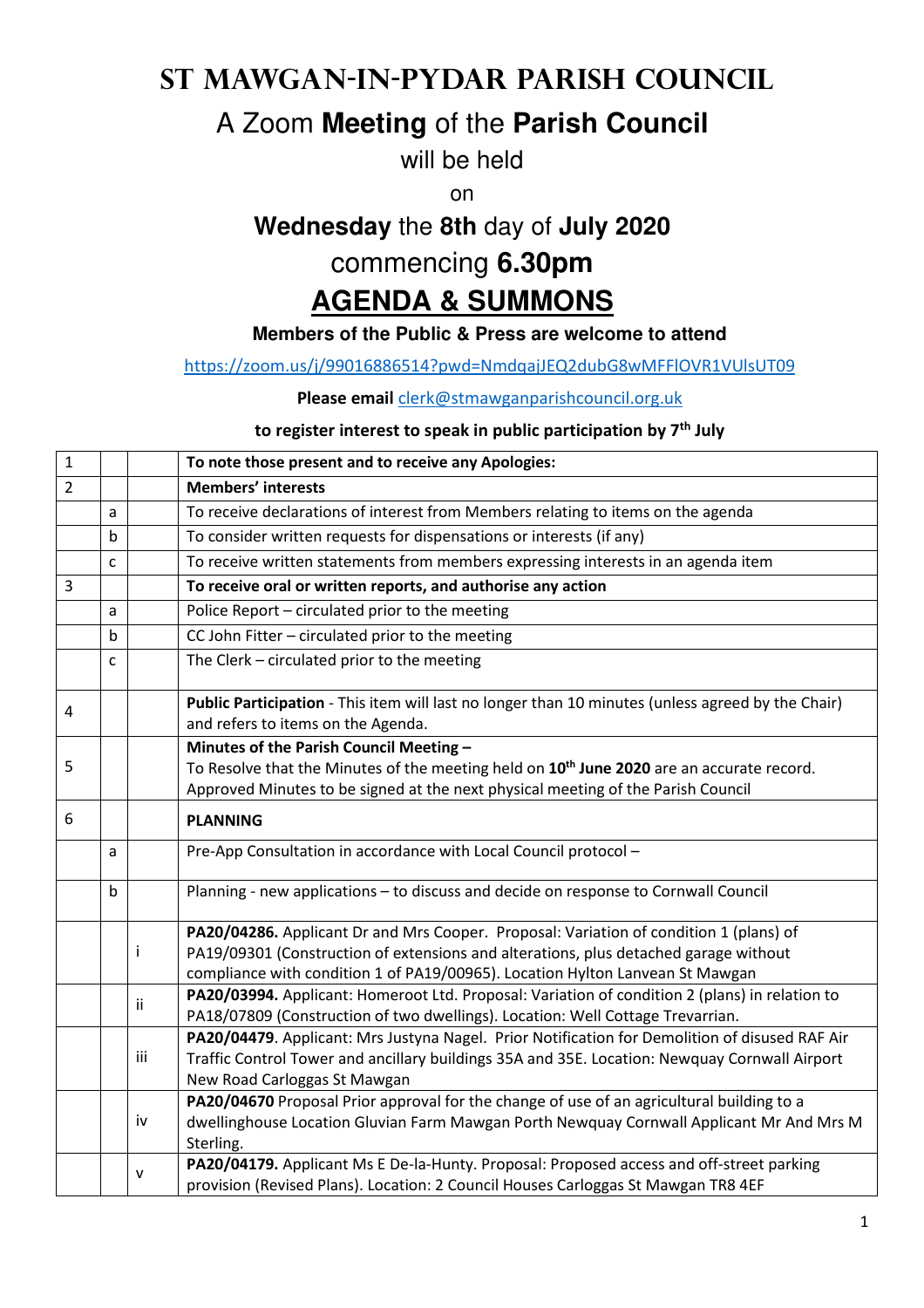|                |              |      | PA20/04894. Applicant: Mary Mitchell. Proposal: Reserved Matters following Outline Approval                            |
|----------------|--------------|------|------------------------------------------------------------------------------------------------------------------------|
|                |              | vi   | PA18/09013 for access, appearance, landscaping and scale. Location: Fair Rising Trenance                               |
|                |              |      | Mawgan Porth TR8 4DB.                                                                                                  |
|                |              |      | PA20/04678. Applicant Mr and Mrs N Lobb. Proposal: Certificate of Lawfulness for the continued                         |
|                |              | vii  | use of the Cabin and associated amenity/parking as a domestic dwelling and its curtilage.                              |
|                |              |      | Location: The Cabin Little Bre Pen Trevarrian.                                                                         |
|                |              |      | PA20/03977. Applicant Mr Adam Casey Watershed Developments Ltd. Proposal: Variation of                                 |
|                |              | viii | condition 3 (privacy screens) of decision notice PA18/07465 (Replacement dwelling). Location:                          |
|                |              |      |                                                                                                                        |
|                |              |      | Dynargh Tredragon Road Mawgan Porth.                                                                                   |
|                |              |      | PA20/04394. Applicant Mrs Tracey Abel. Proposal: First floor extension over existing flat roof with                    |
|                |              | ix   | associated terrace. Providing living, dining, and kitchen spaces. Location: Samphire Trenance                          |
|                |              |      | Mawgan Porth TR8 4BY.                                                                                                  |
|                | C            |      | To consider planning applications received before meeting                                                              |
|                | d            |      | To note Advices and Decisions by Cornwall Council:                                                                     |
|                |              | т    | PA20/02768 APPROVED Applicant: Mr Andrew Williams. Proposal: Proposed first floor extension.                           |
|                |              |      | Location: The Shed Ox Lane St Mawgan TR8 4E.                                                                           |
|                |              |      | Proposed works to trees within a Conservation Area - T17 an Oak less than 10m, T18 - a medium /                        |
|                |              |      | large Acer and T19 a large (less than 20m) Ash mainly to remove the long lanky limbs and to                            |
|                |              |      | crown raise the trees Mawgan-In-Pydar Playing Field St Mawgan Cornwall for St Mawgan-in-Pydar                          |
|                |              | ij.  | Parish Council I refer to your notice under Section 211 of the Town and Country Planning Act 1990                      |
|                |              |      | received 11 March 2020. The Council as Local Planning Authority has decided not to make a Tree                         |
|                |              |      | Preservation Order in respect of the tree(s), based on the proposed work.                                              |
|                |              |      | Appeal Ref: APP/D0840/W/20/3245100 Grain Store, Tolcarne Merock Farm, St Mawgan,                                       |
|                |              | iii  | Newquay, Cornwall. Refused.                                                                                            |
|                |              |      | PA20/00157 REFUSED Applicant: Mr Nick Robertson. Proposal: Change of land use from unused                              |
|                |              |      |                                                                                                                        |
|                |              | iv   | field to domestic curtilage. Construction of a tennis court to serve Polgreen Manor. Location:                         |
|                |              |      | Polgreen Manor Polgreen St Mawgan TR8 4AG.                                                                             |
|                | e            |      | 5 day-Protocol for Local Councils                                                                                      |
|                |              |      | PA19/02509. Applicant: Ms S Howie. Application for Outline Planning Permission with all matters                        |
|                |              |      | reserved for the construction of two dwellings. Location: Land North East of The Lodge Trevenna                        |
|                |              |      | Cross St Mawgan Cornwall TR8 4HA - to note that the Clerk had submitted a delegated response                           |
|                |              |      | on 23rd June maintaining Parish Council objection with planning reasons.                                               |
|                | f            |      | To discuss planning enforcement issues $-$ to refer any new issues and updates $-$ if any                              |
|                |              |      | WORKING GROUPS - to receive reports - circulated prior to the meeting, and agree any necessary                         |
| $\overline{7}$ |              |      | action and expenditure:                                                                                                |
|                | a            |      | Amenities-                                                                                                             |
|                |              |      |                                                                                                                        |
|                |              | i    | St Mawgan toilets - to note delegated decision to steam clean                                                          |
|                |              | ii.  | Burial Ground - to note burial of Denise Evelena Blair on 17 <sup>th</sup> June - Clerk in attendance.                 |
|                |              | iii  | Playground - to discuss and agree safe re-opening. Risk Assessment circulated prior to meeting.                        |
|                | $\mathsf{b}$ |      | Transport and Rights of Way -                                                                                          |
|                |              | Ť    | Access from Bedruthan Hotel Car Park onto B3276 - safety concerns                                                      |
|                |              |      |                                                                                                                        |
|                |              | Ϊİ   | Path from Rose Cottage - subject of Modification Order WCA577. To resolve PC involvement not<br>required at this time. |
|                | c            |      | <b>Beach and Environment</b>                                                                                           |
|                | d            |      |                                                                                                                        |
|                |              |      | Neighbourhood Plan                                                                                                     |